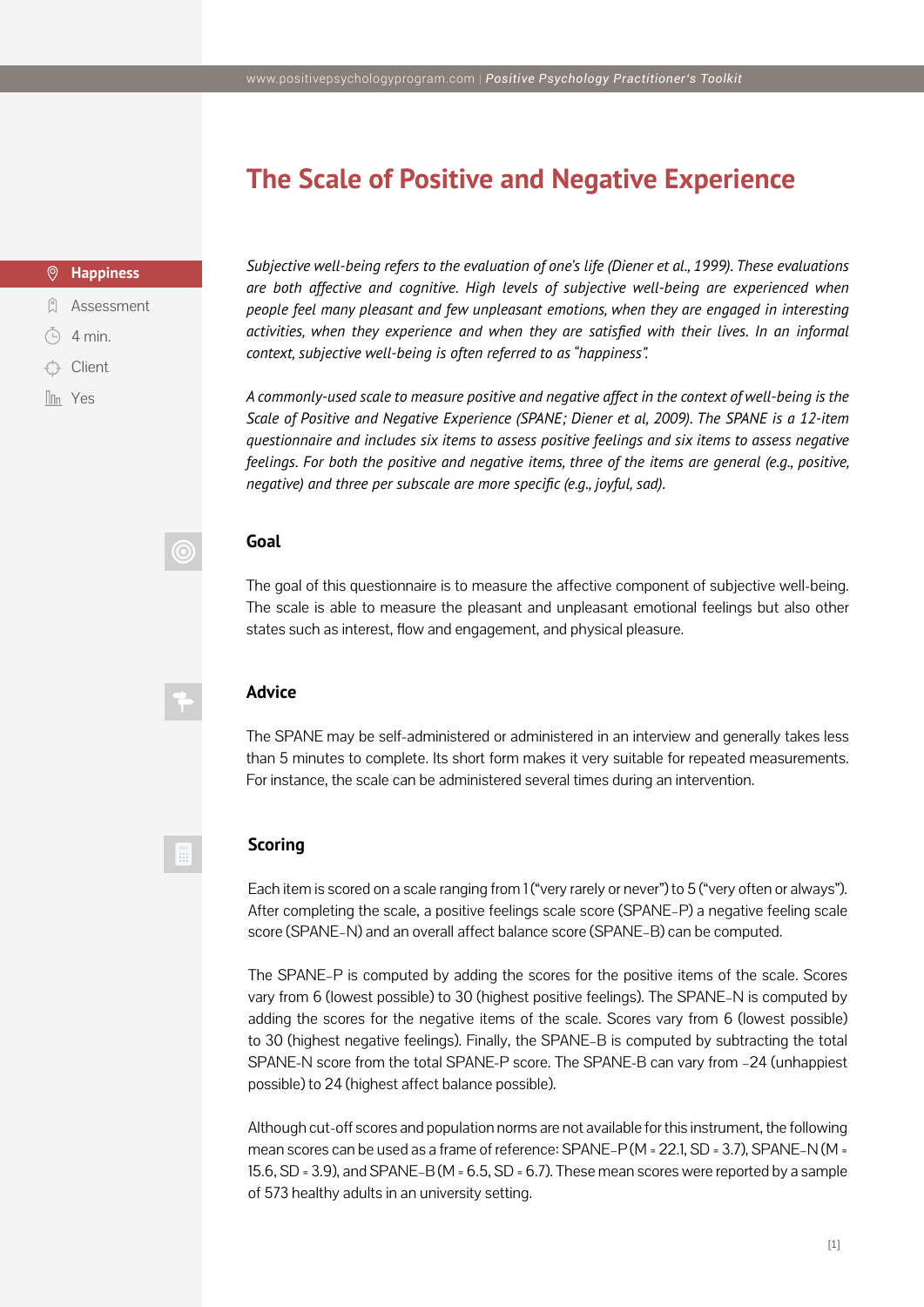#### **Suggested Readings**

Diener, E., Suh, E., Lucas, R. E., & Smith, H. L. (1999). Subjective well-being: Three decades of progress. *Psychological Bulletin, 125,* 276-302.

Diener, E., Wirtz, D., Biswas-Diener, R., Tov, W., Kim-Prieto, C., Choi, D., & Oishi, S. (2009). New measures of well-being. In E. Diener & E. Diener (Eds.), *Assessing well-being: The collected works of Ed Diener* (pp. 247–266). New York, NY: Springer.

Diener, E., Wirtz, D., Tov, W., Kim-Prieto, C., Choi, D., Oishi, S., & Biswas-Diener, R. (2010). New well-being measures: Short scales to assess flourishing and positive and negative feelings. *Social Indicators Research, 97(2),* 143–156.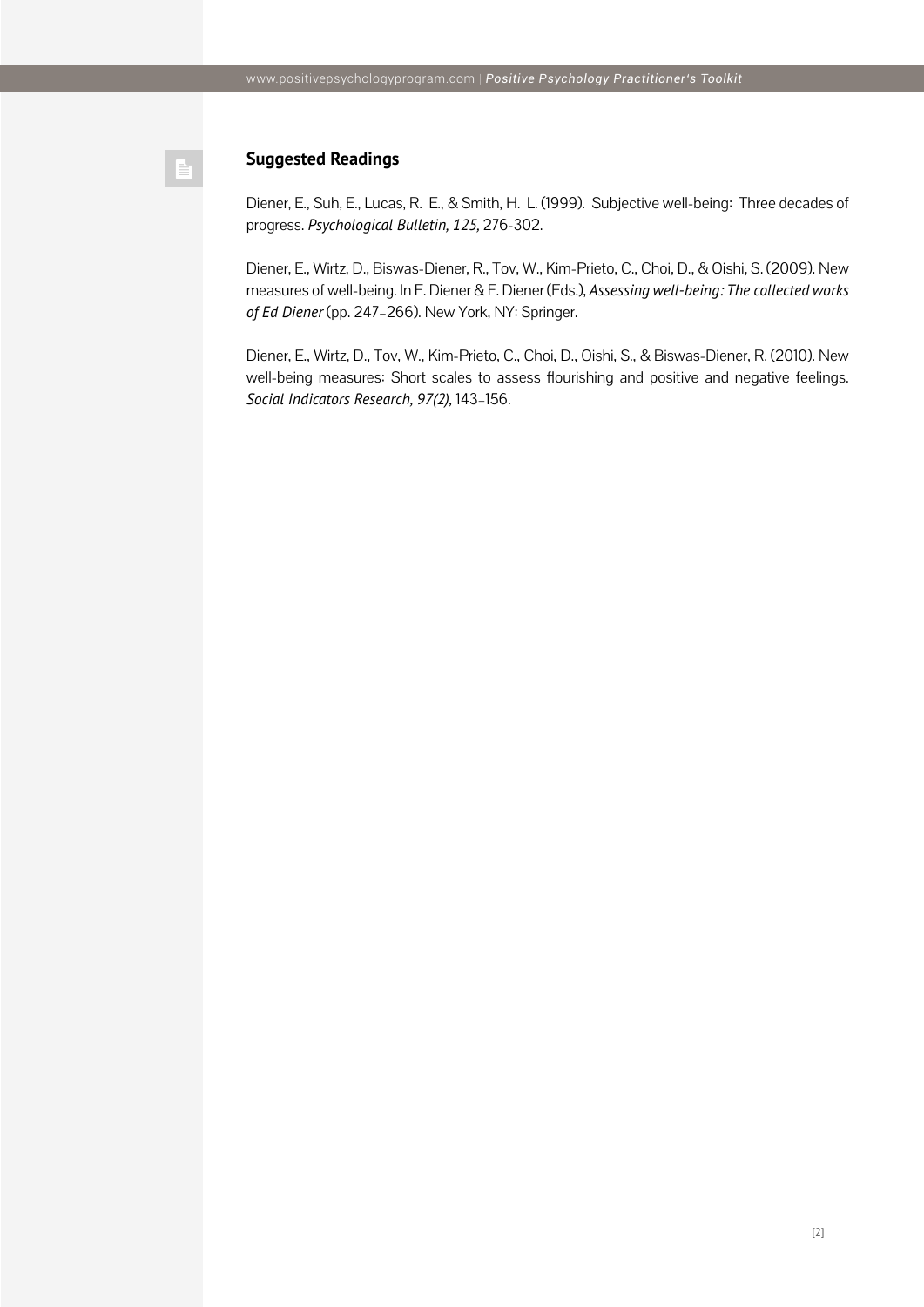# **Tool Description**

#### **Instructions**

Please think about what you have been doing and experiencing during the past four weeks. Then report how much you experienced each of the following feelings, using the scale below. For each item, select a number from 1 to 5, and indicate that number on your response sheet.

|               | Very rarely/ Never        | Rarely         | Sometimes                 | Often          | Very often/<br>Always |
|---------------|---------------------------|----------------|---------------------------|----------------|-----------------------|
| 1. Positive   | $\mathbb{1}$              | $\overline{c}$ | $\mathfrak{Z}$            | $\overline{4}$ | 5                     |
| 2. Negative   | $\ensuremath{\mathsf{1}}$ | $\overline{c}$ | $\mathfrak{Z}$            | $\overline{4}$ | $\mathbf 5$           |
| 3. Good       | $\ensuremath{\mathsf{1}}$ | $\overline{c}$ | $\mathfrak{Z}$            | $\overline{4}$ | $\mathbf 5$           |
| 4. Bad        | $\ensuremath{\mathsf{1}}$ | $\overline{c}$ | $\mathfrak{Z}$            | $\overline{4}$ | $\mathbf 5$           |
| 5. Pleasant   | $\ensuremath{\mathsf{1}}$ | $\overline{c}$ | $\ensuremath{\mathsf{3}}$ | $\overline{4}$ | $\mathbf 5$           |
| 6. Unpleasant | $\ensuremath{\mathsf{1}}$ | $\overline{c}$ | $\mathfrak{Z}$            | $\sqrt{4}$     | $\mathbf 5$           |
| 7. Happy      | $\ensuremath{\mathsf{1}}$ | $\overline{c}$ | $\mathfrak{Z}$            | $\overline{4}$ | $\mathbf 5$           |
| 8. Sad        | $\ensuremath{\mathsf{1}}$ | $\overline{c}$ | $\mathfrak{Z}$            | $\overline{4}$ | 5                     |
| 9. Afraid     | $\ensuremath{\mathsf{1}}$ | $\overline{c}$ | $\mathfrak{Z}$            | $\overline{4}$ | $\mathbf 5$           |
| 10. Joyful    | $\ensuremath{\mathsf{1}}$ | $\overline{c}$ | $\mathfrak{Z}$            | $\overline{4}$ | $\mathbf 5$           |
| 11. Angry     | $\ensuremath{\mathsf{1}}$ | $\overline{c}$ | $\mathfrak{Z}$            | $\overline{4}$ | $\overline{5}$        |
| 12. Contented | $\mathbbm{1}$             | $\overline{c}$ | $\ensuremath{\mathsf{3}}$ | $\overline{4}$ | 5                     |